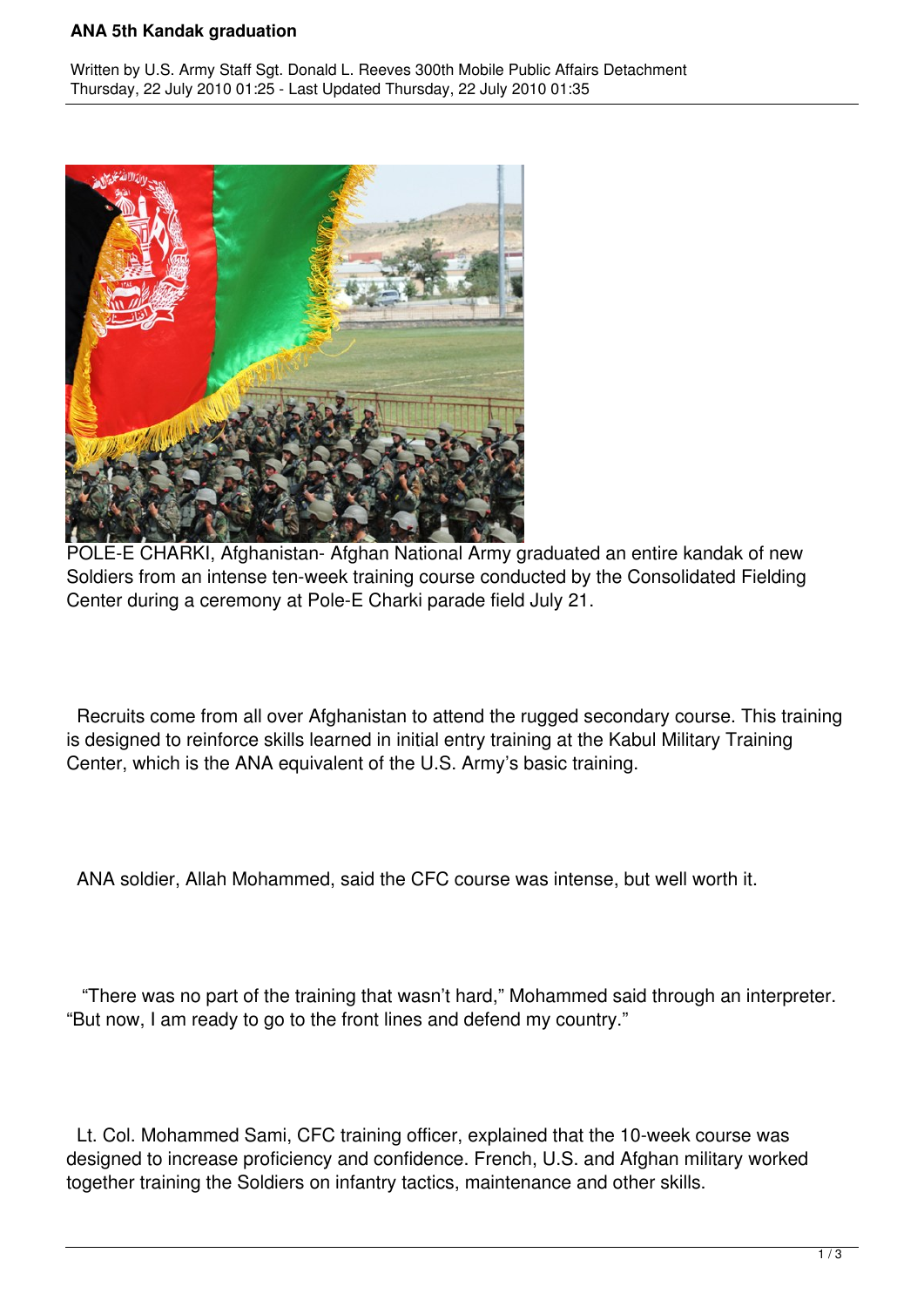## **ANA 5th Kandak graduation**

 "These soldiers have increased their confidence on their rifles," said Sami. "If they are on the frontlines, they are able to fix their trucks and rifles."

 The 5th kandak, which is the Afghan equivalent of a battalion, is now a part of 3rd Brigade, 201st Corps. They will serve in one of the 11 northeastern provinces that make up the 201st Corps' area of operations.

 The soldiers of 5th kandak come from various geographic and ethnic backgrounds. ANA Brig. Gen. Ghulam Sakhi, deputy of the training department, Ministry of Defense, took the opportunity to remind the soldiers that they are all fighting for a common cause.

 "The ANA consist of members of different tribes from different people group all working together, so you should have unity," said Sahki.

 "Do not listen to the propaganda of the enemy; officers prevent discrimination in your units," Sahki urged.

 ANA Maj. Gen. Ghulam Heidar, executive officer, 201st Corps, also spoke at the graduation. In his remarks, he noted the challenges that face this generation of Afghan soldiers.